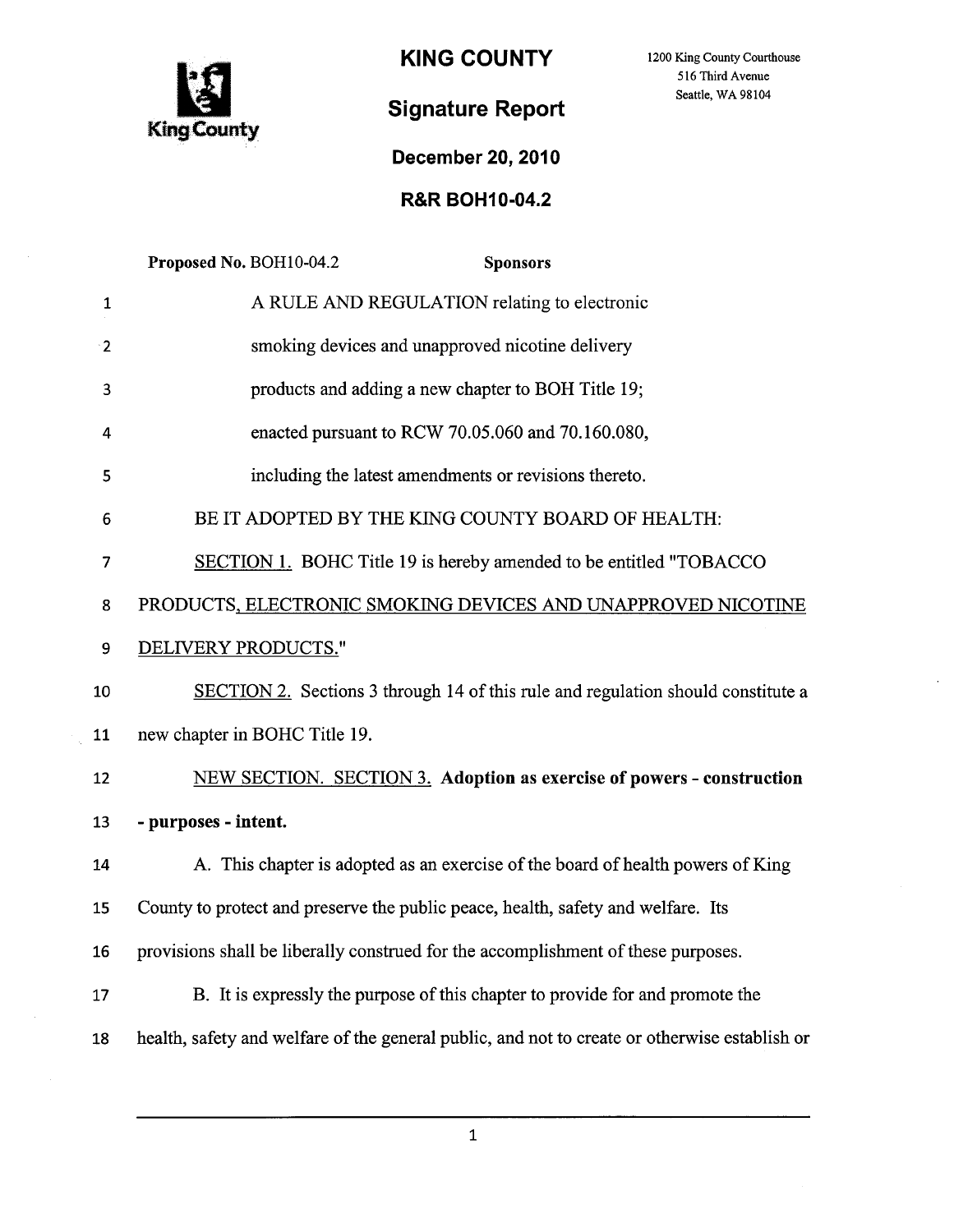19 designate any particular class or group of persons who wil or should be especially 20 protected or benefited by this chapter.

21 C. It is the specific intent of this chapter to place the obligation of complying 22 with its requirements upon the owner of each establishment within its scope, and no 23 provision or term used in this title is intended to impose any duty whatsoever upon King 24 County or any of its officers or employees, for whom the implementation or enforcement 25 of this title is discretionary and not mandatory.

26 D. Nothing in this chapter is intended to be or shall be construed to create or form 27 the basis for any liability on the part of King County, or its officers, employees or agents, 28 for any injury or damage resulting from the failure of any person subject to this chapter to 29 comply with this chapter, or by reason or in consequence of any act or omission in 30 connection with the implementation or enforcement of this chapter on the part of King 31 County by its officers, employees or agents.

32 NEW SECTION. SECTION 4. Citation and reference to chapter. This 33 chapter may be cited and referred to as the "Restriction on Sale, Use and Availability of 34 Electronic Smoking Devices and Unapproved Nicotine Delivery Products."

35 NEW SECTION. SECTION 5. Findings. The Board of Health finds that the 36 emergence of new, unregulated electronic smoking devices and unregulated nicotine 37 delivery products presents a threat to the public health.

38 Electronic smoking devices, commonly referred to as electronic cigarettes or e-39 cigarettes, are battery operated devices that closely resemble cigarettes, although they do 40 not contain tobacco. People who use electronic smoking devices inhale vaporized liquid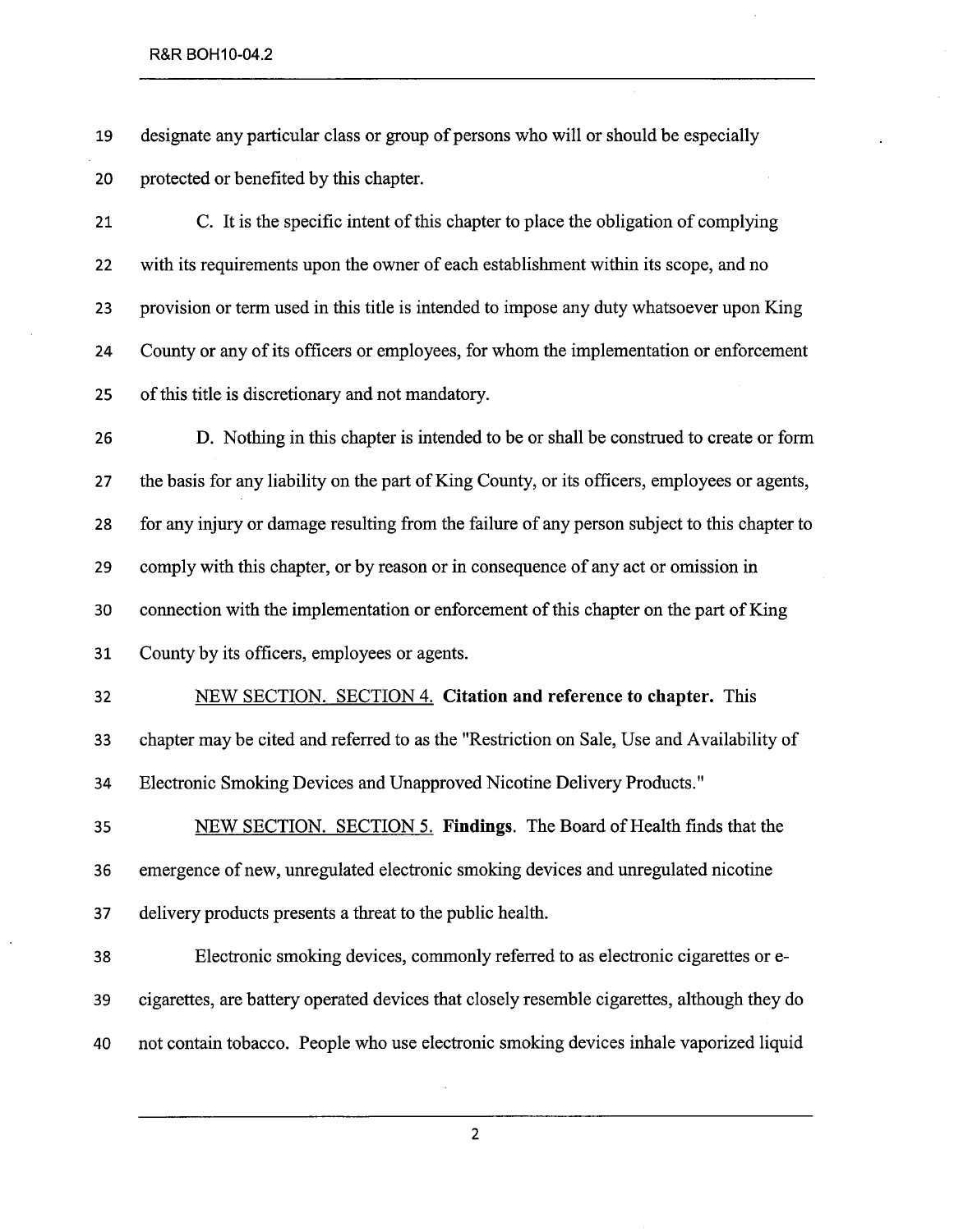41 nicotine, or other liquids, created by heat through an electronic ignition system and 42 exhale the vapor in a way that mimics smoking.

43 In addition to electronic smoking devices, other unregulated nicotine delivery 44 products have recently emerged on the market. These include bottled water products 45 containing nicotine, sometimes referred to as "nico-water," and nicotine lollpops that 46 taste and look exactly like regular candy lollpops but contain nicotine.

47 The United States Food and Drug Administration has conducted laboratory tests 48 on numerous brands of electronic smoking devices and found that they contained toxic 49 chemicals and carcinogens in addition to nicotine. Although some electronic smoking 50 devices claim not to contain nicotine, there is no regulatory program to monitor this 51 assertion. The United States Department of Health and Human Services has concluded 52 that nicotine is as addictive as cocaine or heroin and is a highly toxic substance.

53 Electronic smoking devices and other unapproved nicotine delivery products have 54 a high appeal to youth due to their high tech design and availability in child-frendly 55 flavors like chocolate and strawberry. They also present a substantial risk of nicotine 56 addiction and resultant harm to the public health and safety. In addition, the use of 57 electronic smoking devices in public places and places of employment returns smoking to 58 the public consciousness, and complicates enforcement of the state and county laws 59 governing the smoking of tobacco products in public places.

60 NEW SECTION. SECTION 6. Definitions. As used in this chapter, the 61 following terms shall be defined as follows:

62 A. "Electronic smoking device" means an electronic or battery-operated device, 63 the use of which resembles smoking, that can be used to deliver nicotine or other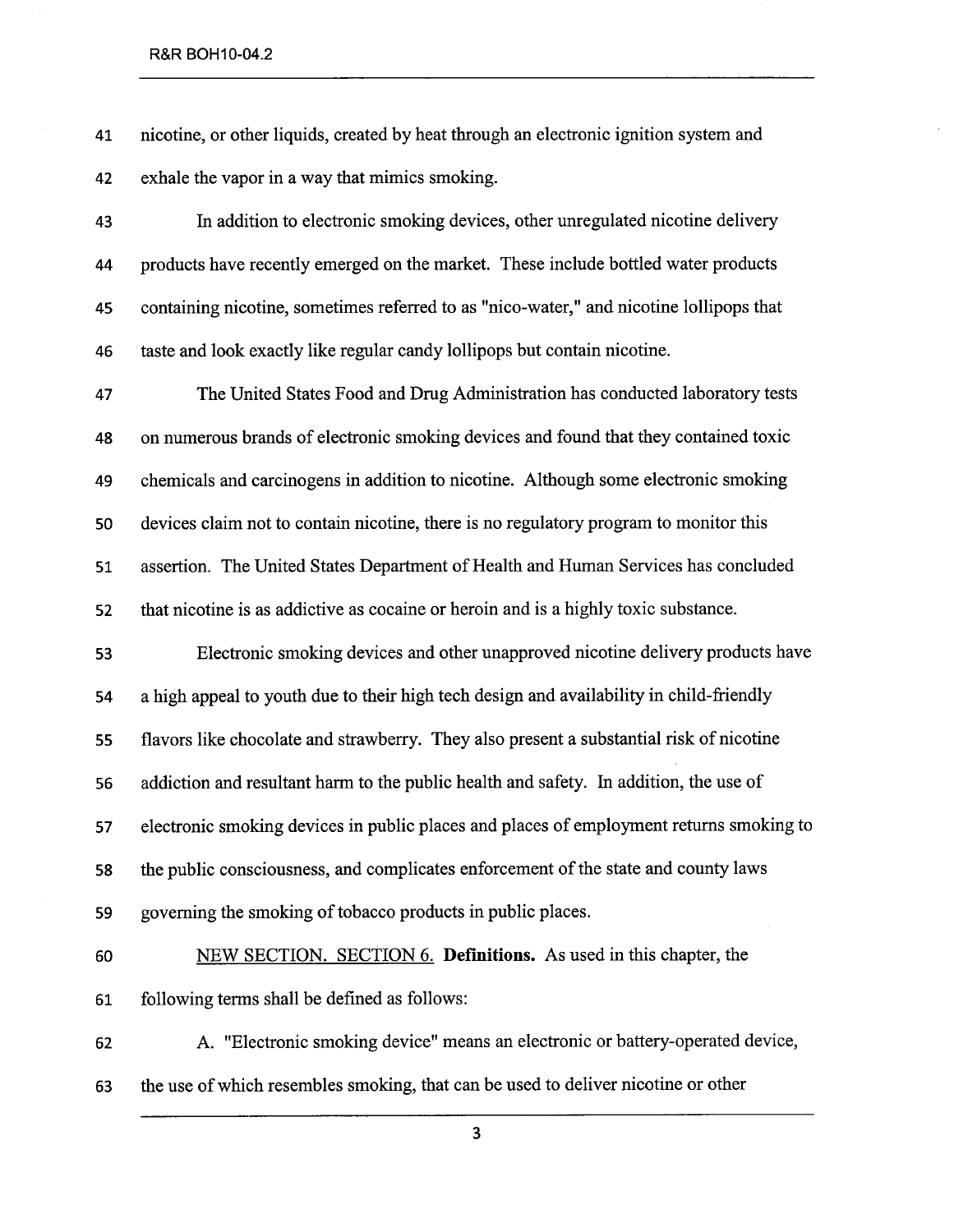| 64 | substances to the person inhaling from the device. "Electronic smoking device" includes,         |
|----|--------------------------------------------------------------------------------------------------|
| 65 | but is not limited to, an electronic cigarette, an electronic cigar, an electronic cigarillo, an |
| 66 | electronic pipe and an electronic hookah. "Electronic smoking device" does not include a         |
| 67 | cigarette, as defined in RCW Chapter 82.24 or tobacco products, as defined in RCW                |
| 68 | Chapter 82.26.                                                                                   |
| 69 | B. "Employer" shall have the meaning set forth in BOH 19.03.040.                                 |
| 70 | C. "Minor" means any person younger than eighteen years old.                                     |
| 71 | D. "Person" means any natural person, individual, corporation, unincorporated                    |
| 72 | association, proprietorship, firm partnership, joint venture, joint stock association or other   |
| 73 | entity of business of any kind.                                                                  |
| 74 | E. "Place of employment" shall have the meaning set forth in BOH 19.03.040.                      |
| 75 | F. "Public place" shall have the meaning set forth in BOH 19.03.040.                             |
| 76 | G. "Seller" means any person who sells, distributes with an economic or a                        |
| 77 | business purpose, offers for sale or does or offers to exchange for any form of                  |
| 78 | consideration, electronic smoking devices or unapproved nicotine delivery products.              |
| 79 | F. "Unapproved nicotine delivery product" means a product containing or                          |
| 80 | delivering nicotine intended or expected for human consumption, or any part of such a            |
| 81 | product, that is not a cigarette, as defined by RCW 82.24.010, or a tobacco product, as          |
| 82 | defined by RCW 82.26.010, and that has not been approved or otherwise certified for sale         |
| 83 | by the United States Food and Drug Administration as a tobacco use cessation product, or         |
| 84 | for other medical purposes.                                                                      |
| 85 | NEW SECTION. SECTION 7. Age identification requirement. Each seller                              |
| 86 | shall verify by means of photographic identification listed in RCW 70.155.090 that no            |

4

 $\hat{\mathcal{A}}$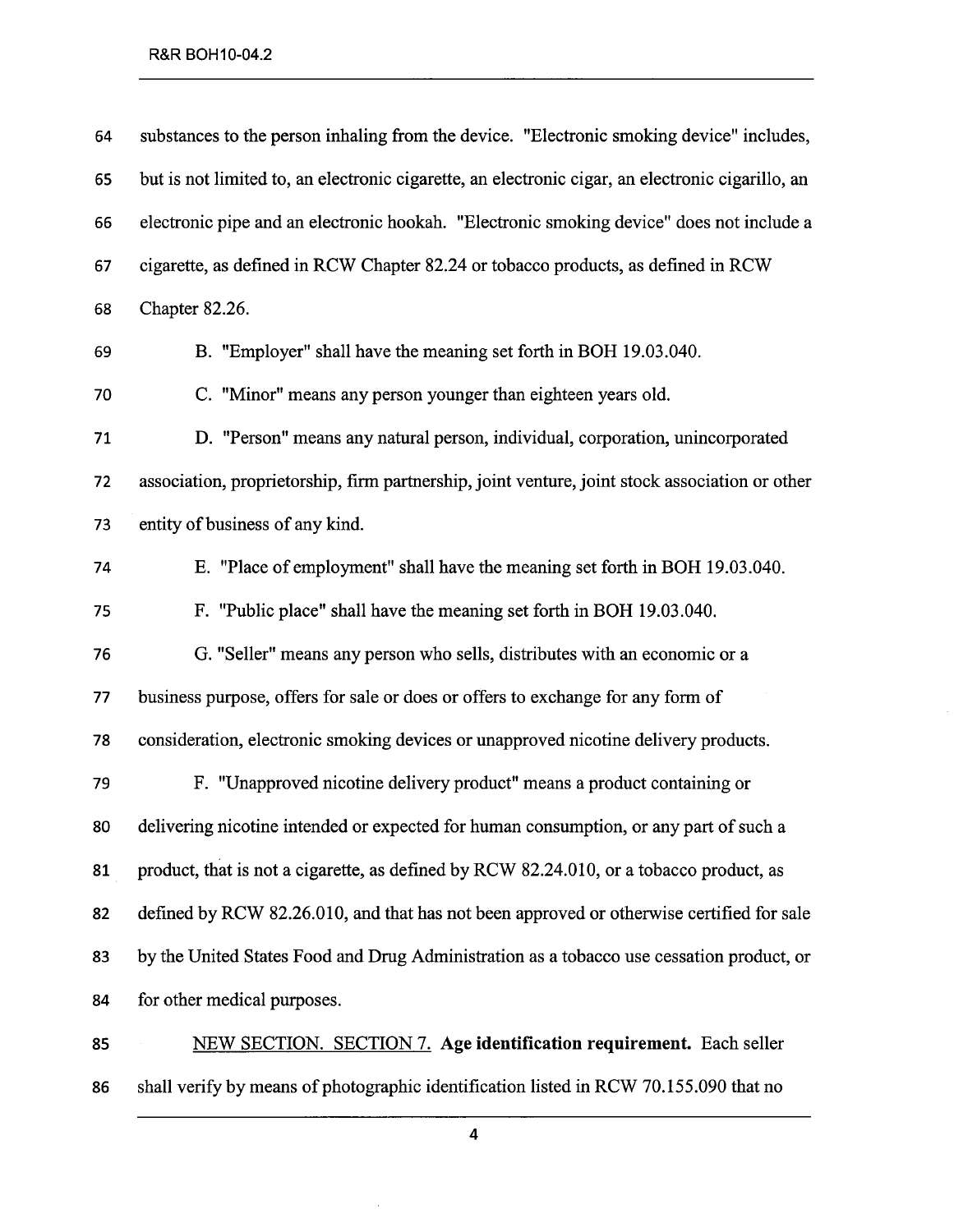87 person purchasing electronic smoking devices or unapproved nicotine delivery devices is 88 younger than eighteen years old, except that no such verification is required for any 89 purchaser over twenty-six years old.

90 NEW SECTION. SECTION 8. Sale to minors prohibited.

91 A. No person shall sell, give or furnish, or cause or allow to be sold, given or 92 fuished, electronic smoking devices to a minor unless those products have been 93 approved or otherwise certified for legal sale by the United States Food and Drug 94 Administration and approved for use by minors, and the products are being sold, given or 95 otherwise fuished pursuant to that approval and in full compliance with any related 96 Food and Drug Administration rules, regulations or other requirements.

97 B. No person shall sell, give or furnish, or cause or allow to be sold, given or 98 furnished, unapproved nicotine delivery devices product to a minor.

99 C. It is a defense to a prosecution for violation of this section that the person 100 makng the sale, gift or otherwise furnishing the product reasonably relied on any of the 101 officially issued identifications listed in RCW 70.155.090 showing that the purchaser or 102 recipient was at least eighteen years old.

103 NEW SECTION. SECTION 9. Sampling prohibited. No manufacturer, seller 104 or distrbutor of electronic smoking devices or unapproved nicotine delivery products 105 shall:

106 A. Give, or cause or allow to be given, an electronic smoking device or 107 unapproved nicotine delivery product to any person at no cost or at nominal cost; or 108 B. Permit the use of an electronic smoking device or unapproved nicotine 109 delivery product at no cost or at nominal cost in any public place or place of employment.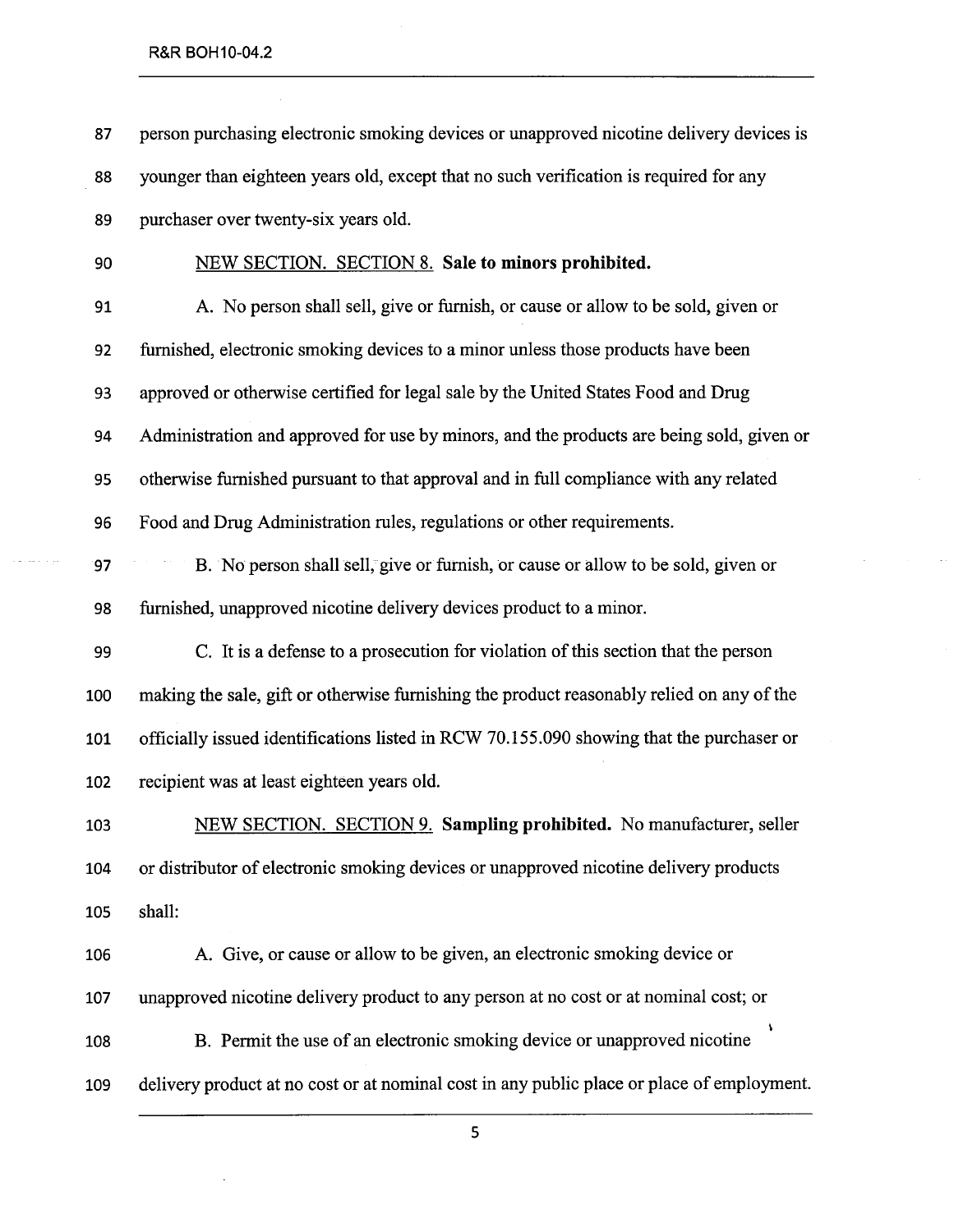l,

| 110 | NEW SECTION. SECTION 10. Coupons. To help prevent minors from                            |
|-----|------------------------------------------------------------------------------------------|
| 111 | accessing electronic smoking devices or unapproved nicotine delivery products, no        |
| 112 | person shall give or distribute electronic smoking devices or unapproved nicotine        |
| 113 | delivery products to a person by a coupon if the coupon is redeemed in any manner that   |
| 114 | does not require an in-person transaction in a retail store.                             |
| 115 | NEW SECTION. SECTION 11. Mechanical sales restricted. No person shall                    |
| 116 | sell or permit to be sold electronic smoking devices or unapproved nicotine delivery     |
| 117 | products through any device that mechanically dispenses such products unless the device  |
| 118 | is located fully within premises from which minors are prohibited or in industrial       |
| 119 | worksites where minors are not employed and not less than ten feet from all entrance or  |
| 120 | exit ways to and from each premise.                                                      |
| 121 | NEW SECTION. SECTION 12. Use of electronic smoking devices prohibited                    |
| 122 | in public places and places of employment. Owners, or in the case of a leased or rented  |
| 123 | space the lessee or other person in charge, shall prohibit the use of electronic smoking |
| 124 | devices in public places and places of employment.                                       |
| 125 | NEW SECTION. SECTION 13. Enforcement - regulations.                                      |
| 126 | A. The director is authorized to enforce this chapter in accordance with BOH             |
| 127 | chapter 1.08 and consistent with subsections B. and C. of this section.                  |
| 128 | B. The civil penalties that may be imposed on sellers for violations of this chapter     |
| 129 | shall be assessed as follows:                                                            |
| 130 | 1. For a violation of section 7 of this rule, a penalty of fifty dollars for the first   |
| 131 | violation and one hundred dollars for each subsequent violation.                         |
|     |                                                                                          |

 $\mathcal{L}^{\pm}$ 

132 2. For a violation of section 8 of this rule: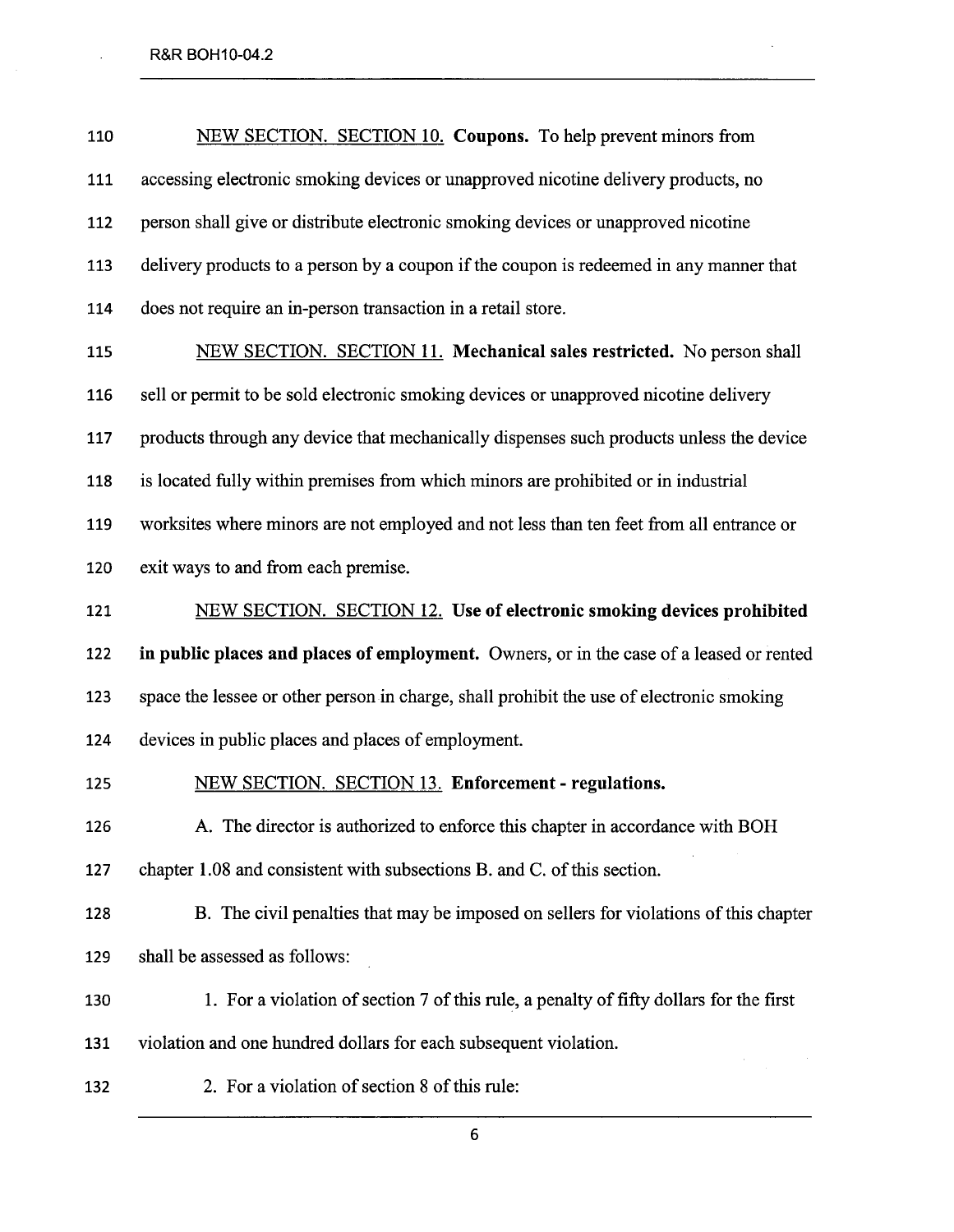| 133 | a. A penalty of one hundred dollars for the first violation within any two-year              |
|-----|----------------------------------------------------------------------------------------------|
| 134 | period;                                                                                      |
| 135 | b. A penalty of three hundred dollars for the second violation within any two-               |
| 136 | year period;                                                                                 |
| 137 | c. A penalty of one thousand dollars for the third violation within any two-year             |
| 138 | period; and                                                                                  |
| 139 | d. A penalty of one thousand five hundred dollars for a period of twelve                     |
| 140 | months for the fourth violation within any two-year period;                                  |
| 141 | 3. For a violation of section 9 of this rule, a penalty in the amount of three               |
| 142 | hundred dollars for each violation;                                                          |
| 143 | 4. For a violation of section 10 of this rule, a penalty in the amount of one                |
| 144 | thousand dollars for each violation;                                                         |
| 145 | 5. For a violation of section 11 of this rule, a penalty in the amount of one                |
| 146 | hundred dollars for each day upon which the violation occurred; and                          |
| 147 | 6. When violations of section 12 of this rule occur, a warning shall first be given          |
| 148 | to the owner or other person in charge. Any subsequent violation is subject to a civil       |
| 149 | penalty of up to one hundred dollars. Each day upon which a violation occurs or is           |
| 150 | permitted to continue constitutes a separate violation.                                      |
| 151 | C. The director may reduce or waive the penalties in this chapter if the elements            |
| 152 | of proof are inadequate or if there are mitigating circumstances. Mitigating                 |
| 153 | circumstances may include, but are not limited to, an exercise of due diligence by a seller. |
| 154 | Further, the director may exceed penalties in this chapter based on aggravating              |
| 155 | circumstances.                                                                               |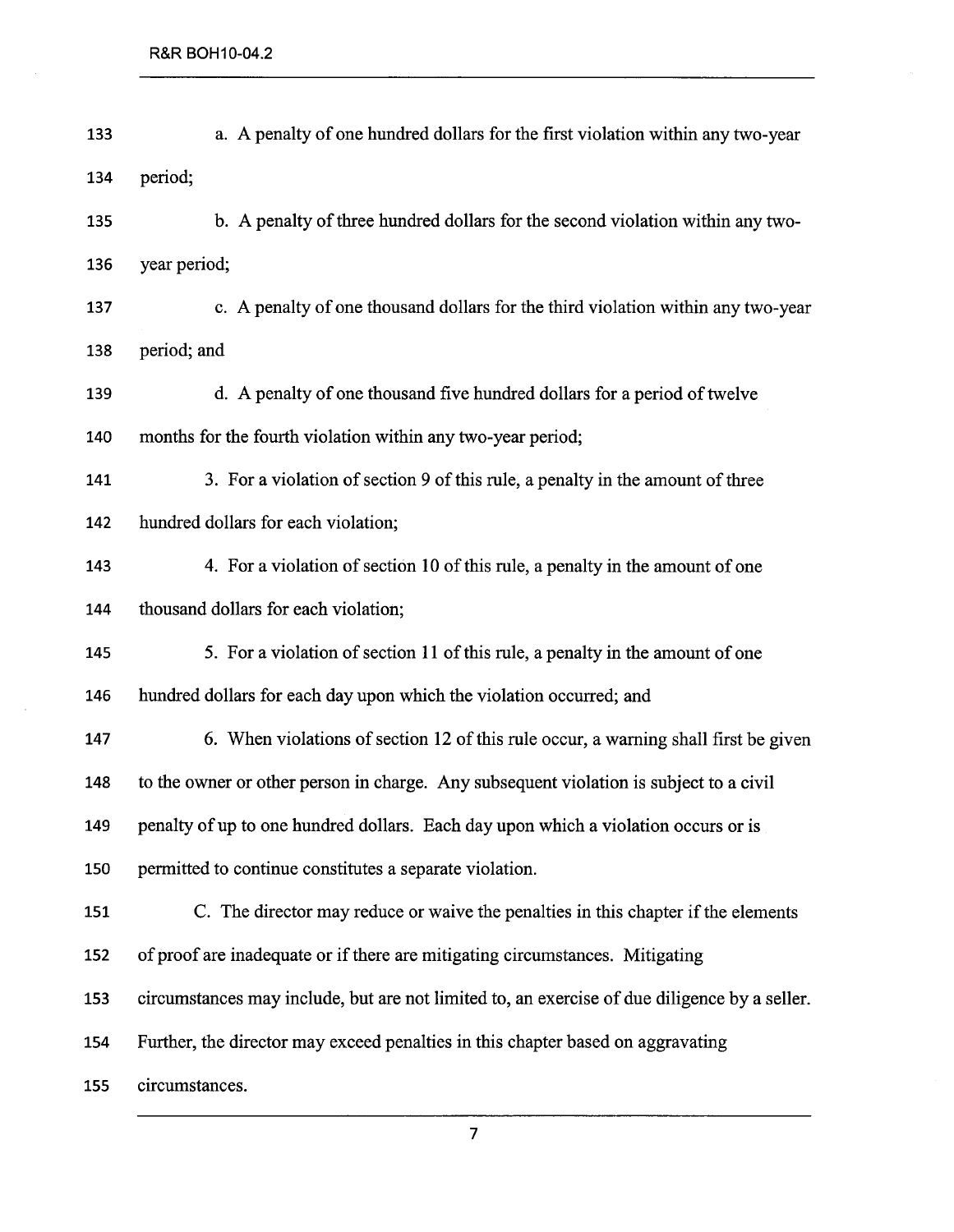| 156 | NEW SECTION. SECTION 14. Applicability. This chapter applies to the sale               |
|-----|----------------------------------------------------------------------------------------|
| 157 | and distribution of all electronic smoking devices and unapproved nicotine delivery    |
| 158 | devices to the extent not preempted by federal law, including, but not limited to, the |
| 159 | regulation of those products by the United States Food and Drug Administration.        |
| 160 | SECTION 15. Severability. If any provision of this rule or its application to any      |